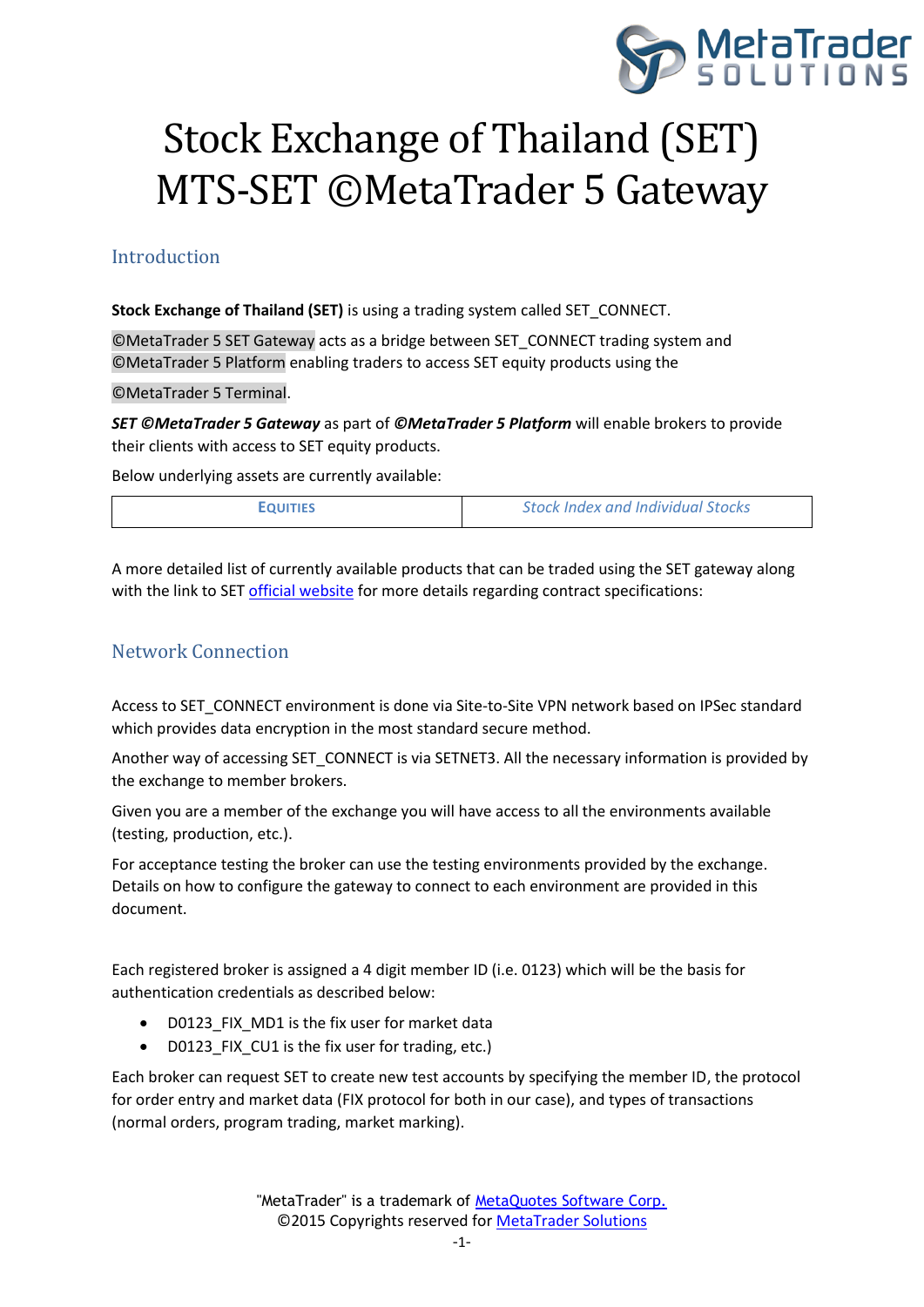

# Gateway Installation

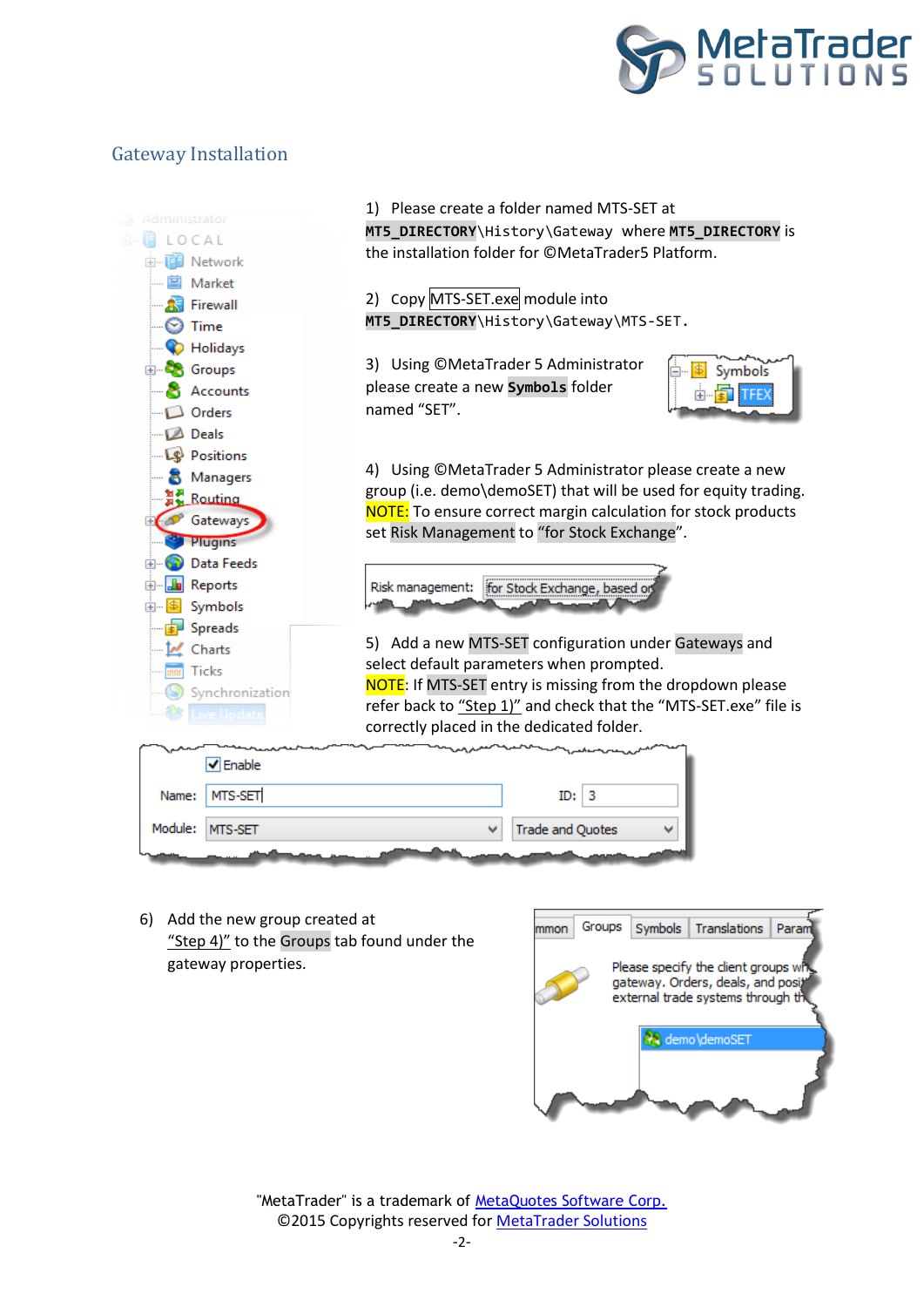



7) Add "SET\\*" in the Symbols tab and make sure to check "Allow importing symbol settings" setting. This will automatically import product details from the exchange.

## Gateway Parameters

Parameters tab contains settings that enable the fine tuning of various technical aspects of the gateway. Their purpose and valid values are presented in detail below.

#### ENV - **Working environment**.

An environment name identifies a network of related interconnected systems providing Market Data Services,

Order Entry Services and Disaster Recovery Services for both Market Data and

#### Trading.

There are two main categories of environments: testing and production.

#### **TESTING ENVIRONMENTS**

- **NEXT-C**
- **NEXT-A**
- **NEXT-B**
- **STAGE**

#### **PRODUCTION ENVIRONMENTS**

- **PROD1** (SETNET3 link group 1)
	-
	- **PROD2** (SETNET3 link group 2)

| Parameter       | Value            |
|-----------------|------------------|
| <b>ENV</b>      | <b>STAGE</b>     |
| MD_USER         | 0123_FIX_MD1     |
| TR_USER         | 0123_FIX_CU1     |
| MD_PASS         | ****             |
| TR_PASS         | ****             |
| ENTERING_TRADER | 0123_FIX_CU1_TR  |
| CLEARING_FIRM   | C <sub>123</sub> |
| TR_ACCOUNT      | sk.              |
| TR_ACCOUNT_TYPE | ż                |
|                 |                  |

- > MD USER Market data user.
- TR\_USER **Trading User/Central User/Acting User**.
- MD\_PASS / TR\_PASS- **Passwords for market data and trading users**.
- ENTERING\_TRADER **Trading group user.**
- CLEARING\_FIRM **Clearing ID provided by SET**.
- TR\_ACCOUNT / TR\_ACCOUNT\_TYPE **Trading account details provided by SET.**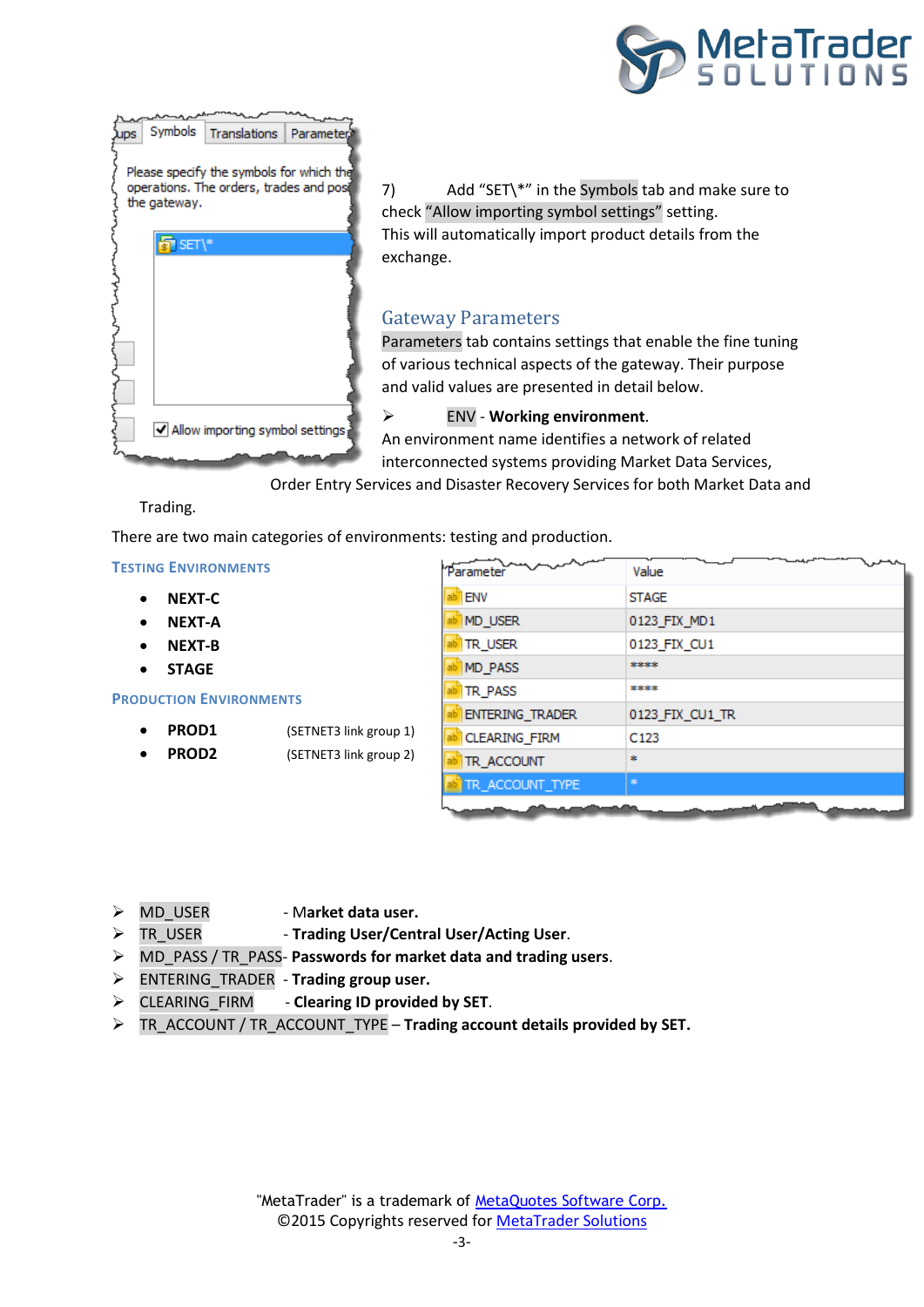

# SET Symbols

The gateway will automatically import tradeable products from the exchange or update existing products while it is online. The products will be imported into a tree like structure as below.

NOTE: The new SET products will be available to traders only after ©MetaTrader 5 Main Trader Server and ©MetaTrader 5 History Server are restarted. Servers can be safely restarted between trading sessions. Restarting servers takes only few seconds.

NOTE: Expired symbols will automatically be moved to SET/EXIPIRED folder.

| <b>E</b> Symbols (1051)      |
|------------------------------|
| 由 <mark>旬</mark> Forex (6)   |
|                              |
| +                            |
| □ <mark>旬</mark> SET (613)   |
| ⊟ <mark>国</mark> 】 SET (581) |
|                              |
| 面 <b>国 EXPIRED (32)</b>      |
| Spreads                      |
|                              |

# Symbol Group Settings

Under "Group settings" the broker controls what SET products are available to clients (products visible and tradable in ©MetaTrader 5 Client Terminal).  $\overline{a}$ 

An example of symbol configuration for a trading group is presented here:

| Symbol                 | Spread  | Trade   |
|------------------------|---------|---------|
| SET\SET\COMMON_STOCK\* | Default | Default |
|                        |         |         |

# Symbol Settings and Configuration

This section will provide instructions on setting up and configuring the symbols to function correctly according to SET specifications.

NOTE: fields marked with **SET** contain values recommended by SET and should not be modified.

NOTE: fields marked with THB contain money value in Thai Baht.

|                 |               |                |                       | The setting up of main parameters of the symbol. Please specify its name, description, and other parameters. |                 |
|-----------------|---------------|----------------|-----------------------|--------------------------------------------------------------------------------------------------------------|-----------------|
| Symbol:         | <b>ADVANC</b> | Description:   | ADVANCED INFO SERVICE |                                                                                                              |                 |
| ISIN:           |               | International: |                       |                                                                                                              |                 |
| Basis:          | w             | Page:          |                       | http://marketdata.set.or.th/mkt/marketsummary.do                                                             |                 |
| Source:         | w             | Digits:        | $\mathbf 0$<br>w      | Base currency:                                                                                               | <b>THB</b><br>v |
| Background:     | None<br>v     | Market depth:  | 10<br>v               | Profit currency:                                                                                             | <b>THB</b><br>v |
| Spread:         | off<br>рt     |                |                       | Margin currency:                                                                                             | <b>THB</b><br>v |
| Spread balance: |               | 0 bid / 0 ask  |                       |                                                                                                              |                 |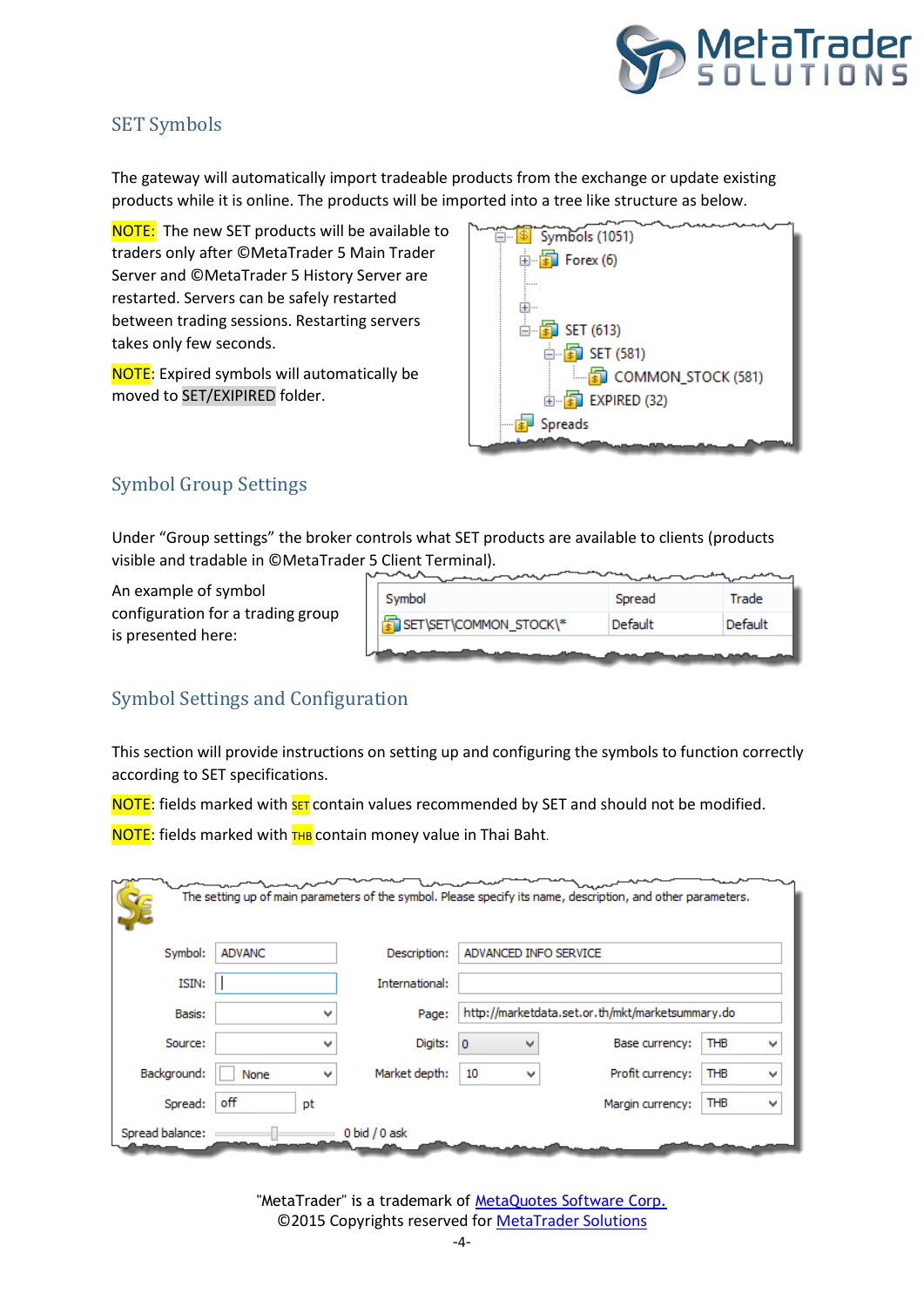

Symbol – Stock ticker name. SET

Description – short description of the product.  $\frac{1}{SET}$ 

Page -link to official SET products page.

Digits - number of digits after the decimal point. SET

Market depth – specify the number of levels of book depth displayed in the terminal.

All currency - SET demands that all the currency fields must be Thai Baht.

|                | trade volumes, etc. |                       | The setting up of symbol trading. Please specify the type of profit calculation, type of placed orders, allowed |            |  |
|----------------|---------------------|-----------------------|-----------------------------------------------------------------------------------------------------------------|------------|--|
| Contract size: |                     | Tick size: $\pm 0.01$ | Tick value:                                                                                                     | 0.01000000 |  |
|                |                     |                       |                                                                                                                 |            |  |

Contract size - contract multiplier. SET

Tick size - minimum tick change. SET

Tick value - the money value for one tick. SET



Execution – "Exchange" states that orders for this product will be processed by an external exchange as opposed to being processed by the ©MetaTrader 5 platform.

## Routing

A new "Routing" rule will need to be added and configured as shown below. The SET rule should be before "Auto Execution" rule.

The rule will instruct the ©MetaTrader5 Platform to send SET orders to the gateway for correct processing.



The "Common" of the routing rule:

|                      | $\sqrt{}$ Enable this rule         |               |                                                           |
|----------------------|------------------------------------|---------------|-----------------------------------------------------------|
| Name:                | <b>SET</b>                         |               |                                                           |
|                      | Perform action: Process to dealers | $\mathcal{A}$ | $\blacktriangleright$ skip this rule if no dealers online |
| Where request is:    | All                                |               | $\checkmark$                                              |
| Where order is:      | All                                |               | $\checkmark$                                              |
| here conditions are: | Type                               | Condition     | Value                                                     |
|                      | Symbols                            | Equal $(=)$   | SET\*                                                     |
|                      |                                    |               |                                                           |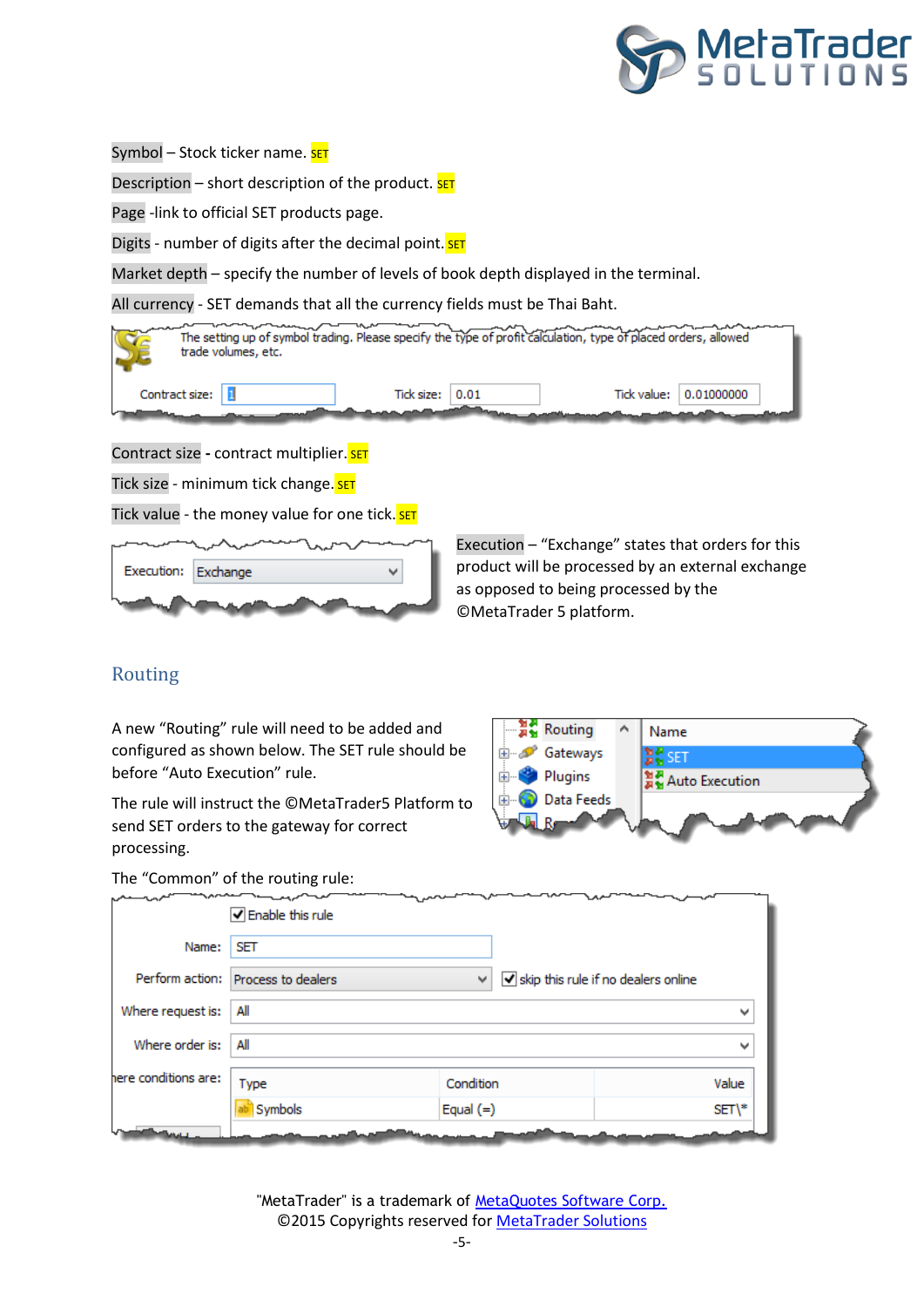

The "Dealers" tab of the Routing rule:

|       | MTS-SET                      |
|-------|------------------------------|
| Login | $\overline{a}$<br>n.<br>Name |

NOTE: rule definition is mandatory for a correct processing of SET stocks orders.

Trading Stocks with MetaTrader 5 Terminal

| Market Watch: 15:20:28 |       |         |       |        | ×        |
|------------------------|-------|---------|-------|--------|----------|
| Symbol                 | Bid   | Ask     | Last  | Volu   | Time     |
| <b>+ ADVANC</b>        | 140.0 |         | 140.0 | 300.00 | 15:20:28 |
| ⊕ AFC                  | 0.90  | 1.00    | 1.00  | 200.00 | 15:18:58 |
| ⊕ АНС                  |       |         | 35.5  | 100.00 | 16:04:08 |
| 0 AJ                   |       |         | 5.65  | 100.00 | 16:04:08 |
| <b>← ALUCON</b>        |       |         | 216   | 1.00K  | 15:18:58 |
| ○ AMARIN               |       |         |       |        | 16:04:08 |
| <b>← ASIA</b>          |       |         | 86.8  | 100.00 | 16:04:08 |
| o ASIAN                |       |         | 2.12  | 100.00 | 16:04:08 |
| © ASIMAR               |       |         | 3.14  | 100.00 | 16:04:08 |
| $+$ click to add       |       |         |       |        | 9/585    |
|                        |       |         |       |        |          |
| Symbols<br>Details     |       | Trading | Ticks |        |          |

Market Watch (left) window displays a list of SET listed stocks along with latest Bid, Ask, Last Trade Price and Last Trade Volume.

| AFC, ASIA FIBER PUBLIC CO     |                             |          |
|-------------------------------|-----------------------------|----------|
| 図<br>日、垣                      |                             |          |
| Volume                        | Price                       | Trade    |
|                               |                             |          |
|                               |                             |          |
|                               |                             |          |
| 800                           | 1.00                        |          |
| 500                           | 0.90                        |          |
|                               |                             |          |
|                               |                             |          |
|                               |                             |          |
| $ s  = 0$<br>$\blacktriangle$ | $vol$ 1<br>$\blacktriangle$ | $tp = 0$ |
| Sell                          | Close                       | Buy      |

Details (left) window displays additional statistics provided by the exchange about a SET stock product including Price Limits, Opening Price and real-time Price Change as percentage.

Depth of Market (right) window shows a one level deep prices book for a SET stock.

| narket Wowen, 19:20:28          |         |
|---------------------------------|---------|
| AFC, ASIA FIBER PUBLIC CO., LTD |         |
| $\circ$ Tick Size               | 0.05    |
| <b>O</b> Tick Value             | 0.05000 |
| <b>O</b> Lower Limit            | 5.95    |
| <b>O</b> Upper Limit            | 11.00   |
| <b>← Bid</b>                    | 0.90    |
| <b>♦ Ask</b>                    | 1.00    |
| ⊕ Last                          | 1.00    |
| <b>♦ Last High</b>              | 1.10    |
| ⊕ Last Low                      | 0.85    |
| <b>A</b> Price Change           | 17.65%  |
| <b>♦</b> Volume                 | 200.00  |
| <b>Open Price</b>               | 0.85    |
| ♦ Average Weighted Price        | 0.89    |
|                                 |         |